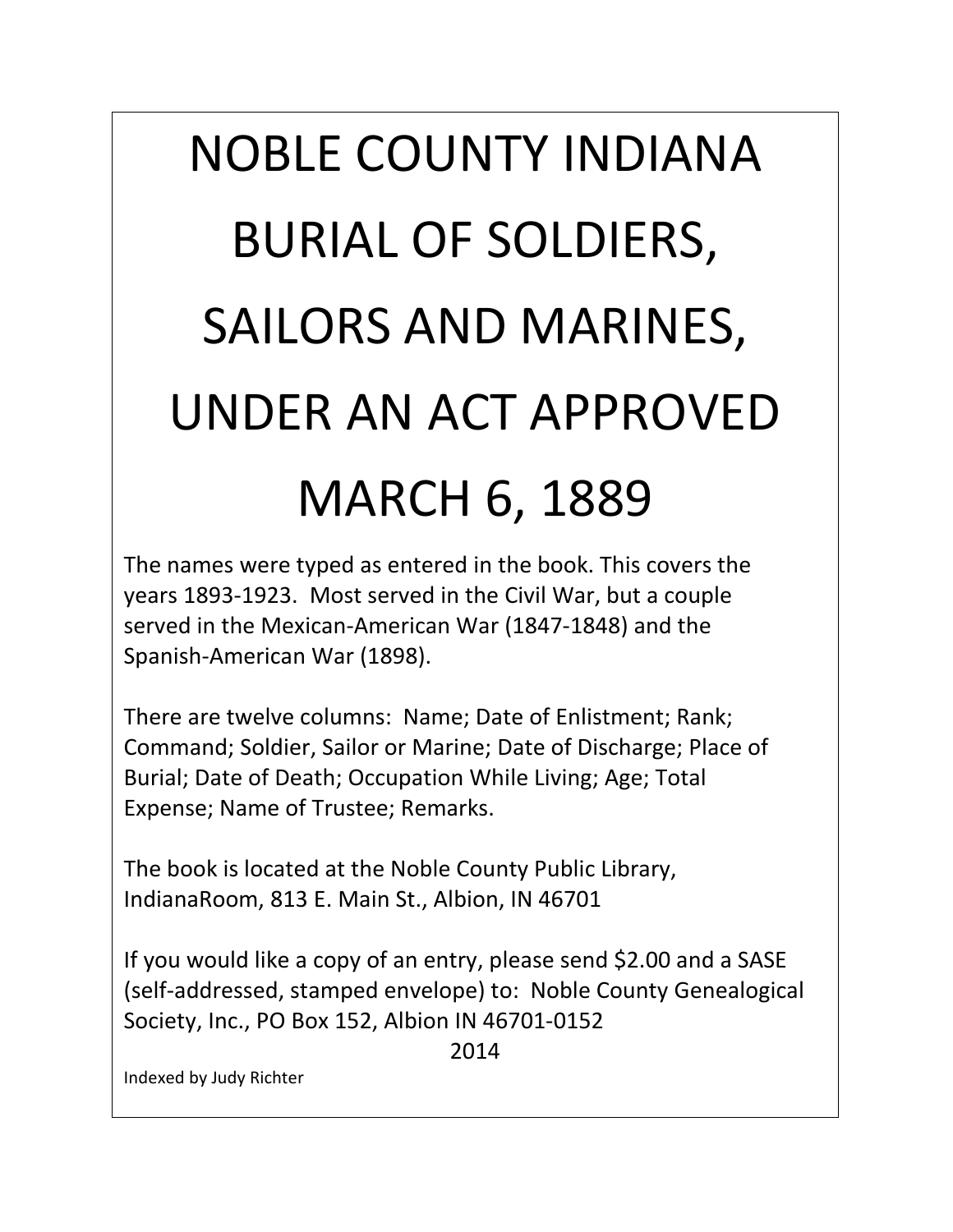Abrams, Leora C., wife of Sylvester Abrams, Sylvester Adams, Lemuel Adams, Mary Ann, wife of Sylvester Adams Adams, Mary L., wife of David Adams Adams, Sylvester S. Agee, Harriett, wife of James O. Alexander, James D. Anderson, Alonzo Anspaugh, Emanuel J. Avery, Andrew Jackson Baad, Mary A., wife of Christian Bachelor, Martha, widow Banta, John D. Barcus, Elnorea, wife of Rufus Barhydt, Geo. W. Barnhart, Martha, wife of Geo. W. Barnhart Batchelder, Ivory A. Baugher, Mary E. H., widow of Francis Baugher Beam, Sarah Mrs., wife of Henry C. Beam Bear, Solomon Becker, Chaucey A. Beers, Thomas Henry Beezley, Isaac P. Belts, George W. Belts, Margaret E., wife of Geo. W. Bender, David Bender, Mary, wife of David Benfer, Jacob F. Benjamin, Mary, widow of Abraham Benner, Libbie, wife of E. Benner Bethel, Benjamin F. Bethel, Loran Mrs, wife of Loren Bethel Bickel, Jacob Billings, James M. Bills, Caroline, widow of Joseph Bills Bills, Joseph Bittings, Joseph Bittings, Katherine, wife of Joseph Blackman, Sylvester Blackwell, Harrison Boate, William J. Bortner, Henry S. Boszor, Lafayette Bower, Lyman

Bowman, Nancy, widow of Noah W. Bowman Bowman, Noah W. Boyd, David A. Boyer, Frederick Braden Samuel Branyan, Joseph Brothwell, Maggie W., widow of Geo. T. Brunheimer, Julia A., wife of Aaron Brunheimer Buffenbarger, Geo. W. Burnworth, George W. Butts, Leah, wife of Thos. S. Butts, Thomas S. Cahrier, Mary J., wife of Wm. Caldwell, Harry Camp, James H. Carr, Angeline Carr, Sarah A Carter, Agnes, wife of James M. Casey, John Cass, Hanna Cass, Patrick Cassey, Catherine J., wife of John Castator, Jackson Chiddister, Malinda, wife of Nathaniel Chiddister Chiddister, Nathaniel Clay, Benjamin F. Cline, Lovina, wife of Calab E. Clingerman, Frederick (wife) Clingerman, Matilda wife of John Clingerman Clouse, David Coe, Harrison Collins, Isabel, wife of Chas. Compton, Anna Mrs., widow of Chas. D. Compton Conklin, David Conner, Elmira P., widow of Gidion Conner Cook, Isiah Cookingham, Mary C., wife of Chester G. Coon, Rebeka, wife of W. A. Coon Coon, Washington A. Cooper, John C. Cowley, Buel W. Cress, Henry D. Cress, Thresa A., wife of Daniel Crispell, Wm.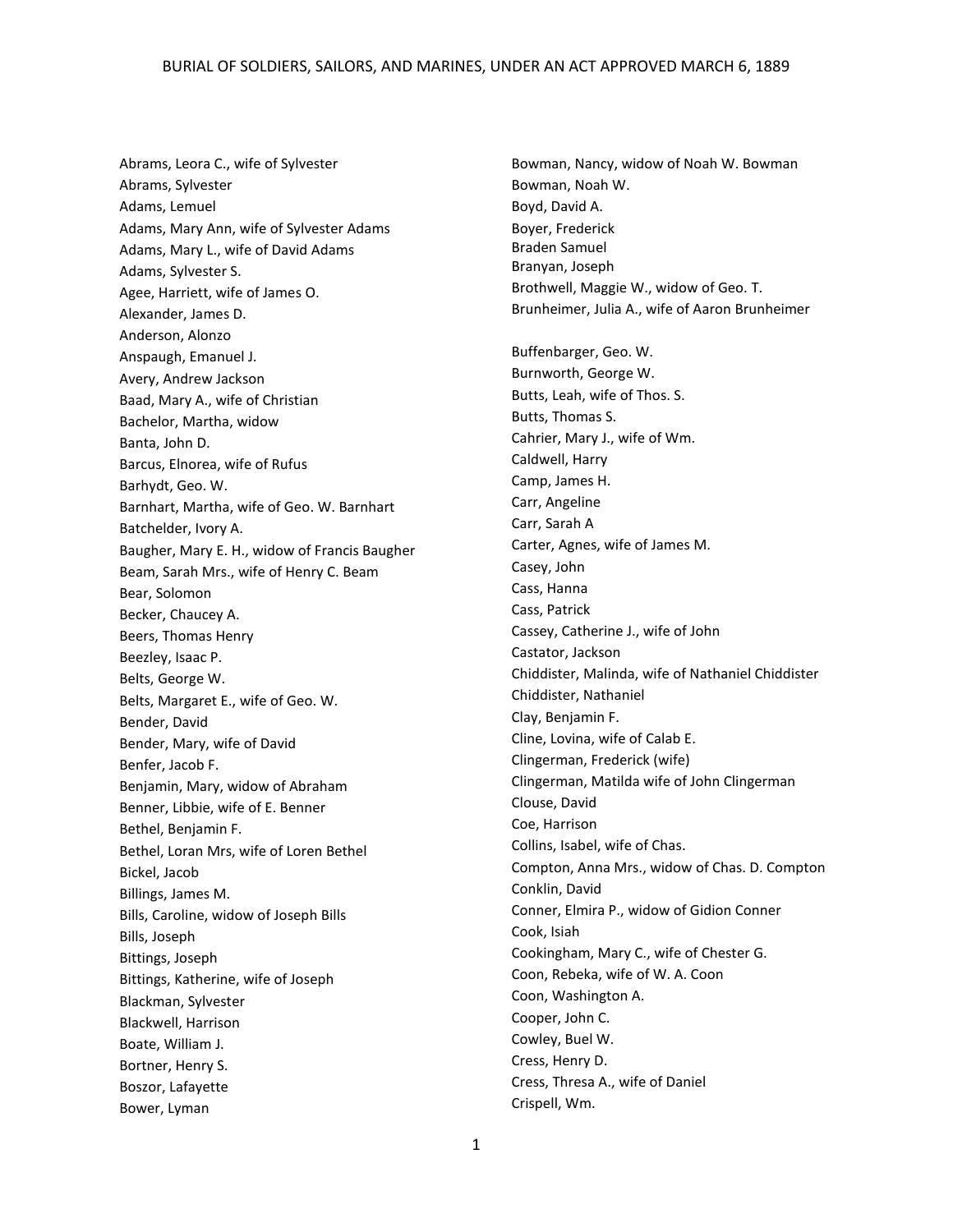Cruthers, Mary E, widow of John E. Young Culver, James H. Culver, Martha C., wife of James H. Culver Davis, Jacob M. Debruler, Joseph H. Deems, Samuel Dice, Chauncey B. Dice, Emma Alice, wife of Chauncey B. Dice Dickes, Thomas S. Dingman, Silas S. Disbrow, Fanny, wife of Lauren D. Disbrow Dolan, James Dolan, Patrick Dunbar, Joseph Earle, William Eddy, Samuel Edsall, Benj. T. Edsall, Benj. T. Mrs. Edwards, Marion Ellis, Eliza L., wife of (crossed out) Ellis, Milton (crossed out) Ellsworth, Chas. B., wife Agnes Emmit, Hannah M. wife of George W. Emmit Emmit, Samuel Enos, Wm. L. Favinger, Catherine, wife of John, dec'd Favinger, Jacob Favinger, John Feebles, George Feightner, Margaret, wife of Jacob Fenton, Wm. Ferguson, Alma, wife of Henry W. Ferguson, George Fetters, Emily J., wife of Wm. Fetters Field, Aaron Field, Nancy Mrs., wife of Aaron Field Fike, James Fike, Sarah Jane, wife of James Fike Fisher, Abram S. Fisher, Chas. N. Fisher, Sarah, wife of Abram S. Fisher Fitzpatrick, Patrick Flowers, George W. Forker, Samuel Forker, Sarah A., wife of Samuel Forker, deceased Freedline, William

Friend, David Friend, Hannah wife of David Friend, d. Friend, Henry Friend, Rachel, wife of Henry Friend Gaff, John H. Gaff, Sarah A. Gale, James C. Gillespie, David S. Gindlesparger, Wm. Girten, Isaac W. Givens, Alexander S. Graumlish, Jacob Graves, Martha A., wife of James Greene, John E. Gretzinger, Andrew Grimes, Michael Gunder, George Gunnet, Mary W., wife of Andrew Gunnett, Andrew Habecker, Louis Haid, John (listed 2 times) Hall, John David Hall, Susan, widow of John S. Hall Hamlin, Franklin Hammel, Sarah Ann, wife of Jas. Hammel Hardenbrook, Margaret, wife of Freeman Hardenbrook Hardendorf, Myron E. Harman, Michael Harsh, Joseph W. Hart, James Hart, Mathew S. Hauger, John Hays, John D. Heltzel, Alvina Herron, Jerome Hewitt, Oscar B. Hile, Ezekiel Hill, Amanda, wife of Luke Hiner, David Hinkley, Oscar, Jenevieve Hinman, Robert A. Hire, Eli Hite, George W. Hoke, Hiram Holcomb, Rachel, widow of Henry P. Hoover, Samuel C.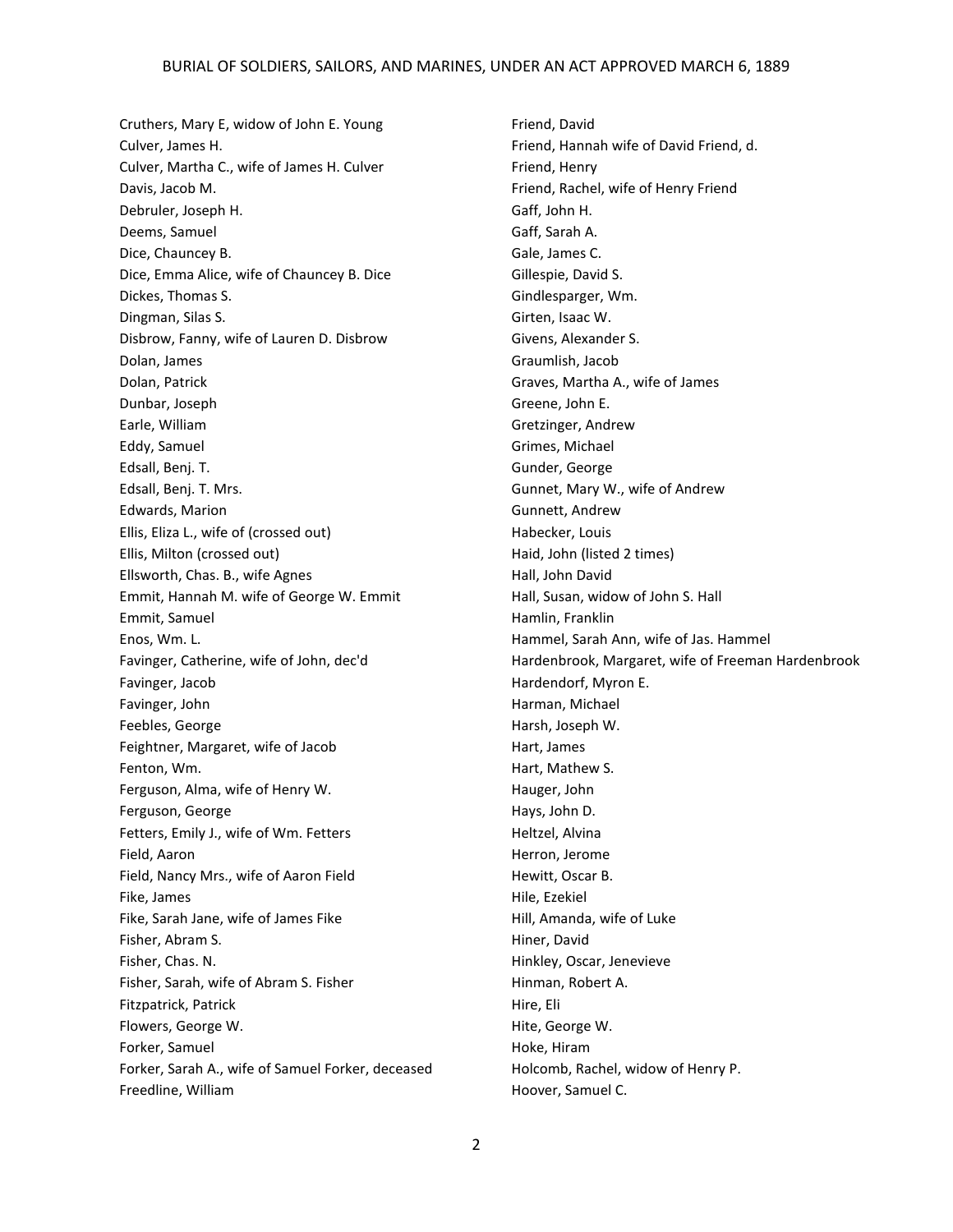## BURIAL OF SOLDIERS, SAILORS, AND MARINES, UNDER AN ACT APPROVED MARCH 6, 1889

Hosler, John Hulburt, Edwin Hunter, James H. Hursey, John H. Hursey, Sarah, wife of Frank M. Hursey Inks, John F. Mrs. Isbell, Mary Mrs. Jerraid, Mary Cahterine, widow of William Jerraid Johnson Wm. Johnson, Aramantha H. Johnson, Hulda, wife of John Holder Johnson Johnson, James Johnson, Thos. J. Johnson, William Johnson, William P. Johnsonbaugh, Eliza L. Ellis, wife of John H. Johnsonbaugh Jones, Benj. F. Jones, John Jones, Zachariah Kammerer, Louisa, wife of George Keller, Julius Hyman Kellner, Tobias Kepford, Susannah, wife of a Mr. Clark Kiblinger, Ira Kiblinger, Mary Ellen Mrs., wife of Frank P. Kiblinger, Sarah Jane Kimmell, John H. King, Christian W. King, Franklin King, Richard R. Kitson, Alfred Mrs. Klick, Louisa Brown, widow of H. W. Klick Kline, Caleb E. Kline, Jacob Klotz, Jacob Klotz, Joseph B. Klotz, Mary A. Knight, James L. Knight, Susanna, wife of William Knight, William (ifo for Susanna Knight, wife) Knight, Wm. L. Knippner, Catherine wife of Frank Knippner Kranz, Emanuel F. Kunce, Henry H. Lane Elizabeth, wife of Josiah Lane, John B.

Lane, Josiah Larimer, Geo. S. Lash, James J. Mrs. Lash, Nancy Coyle, widow of John Lash Leming, Adeline E., widow of Asa Leming Lewis, Angeline, wife of Chas. H. Lewis Lewis, Thos. S., Mrs, widow Lewis, Vannellia Mrs., wife of James M. Linn, John C. Lint, William Lobdell, Luman Long, Jacob Long, Noah Lozier, Helen F. wife of John S. Luttman, Rebecca Mrs., widow of Martin Luttman Lutts, Anna, widow of Wm. Lutts Lutts, Wm. Mac Donald, Isabel, widow of John W. Mackey, Sarah, wife of James H. Marshall, Thomas R., Mrs. (listed with "MC") Mason, John A. Matthews, E. W. Matthews, James H. Mawhorter, Aaron E. Mawhorter, James Mawhorter, Rebecca A., widow of Aaron (listed with "M") Mawhorter, Rebecca, widow of Aaron E. (listed with "MC) Mayfield, Samuel McClure, Andrew J. (listed with "M") McKinney, Willard Mead, Menton Menter, Peter Meroney, Isaac Milks, Charles Miller, Catharine Miller, Catherine Miller, Emanuel C. Miller, George W. Miller, Henry C. Miller, Isaac Miller, Jacob M. Miller, Jeremiah L. Miller, John W. Miller, Mary, widow Miller, Mrs., wife of Eli Mohn, widow of Jacob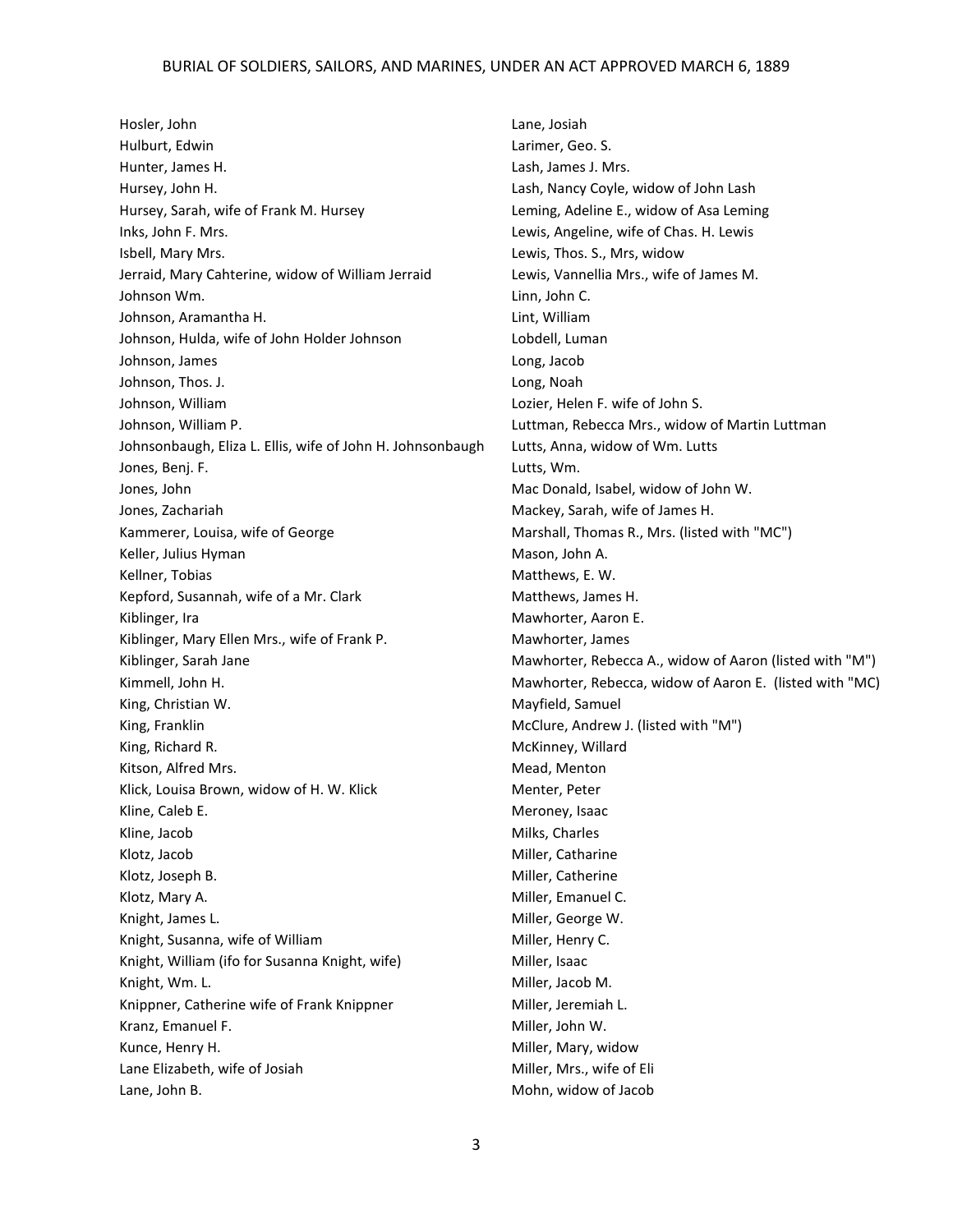Moore, Robert Morr, Elnor, wife of Davis S. Morris, Pyrene, wife of Oliver Morrison, John L. Morrow, Arthur Mulholland, Letitia Mrs. widow of James Mulholland Mullen, Burilla M., widow (listed with "MC") Mullen, Chas. W. Mullen, Thomas B. Mullin, John W. Musser Elizabeth, wife of Daniel Musser Myers, Jesse D. Myers, Wm. P. Nelson, David L. Nelson, Mary Mangus, wife of Comodore Perry Nelson Nelson, Mary, wife of Comodore Perry Nelson Nesbit, Isaac Newman, Edward Nickerson, Benjamin Nicodemus, Jerrie Nonde, Joseph W. Nott, Richard Nulf, Eliza Ann, wife of Levi Oliver, Margaret widow of George Oliver Palmer, Philip Palmer, W. W. Parker, John Parker, Wm. Patten, Elizabeth, widow of Samuel Pattison, Clara, wife of Wm. S. Patton, James S. Patton, Samuel Pepple, Albert Phillips, James M. Pierson, Aaron E. Pierson, Martha Ann, wife of James M. Pilgrim, Daniel Pippinger, Ephraim Poorman, Margret Mrs., wife of A. J. Poorman Potts, Joseph S. Pressler, Henry C. Price, James Prickett, Jacob P. Prickett, John Tyler Prickett, Louisa Prickett, Sarah, wife of Jacob

Probst, David Probst, Ruth, widow of David Probst Quinn, Catherine, wife of Othamiel Raber, Carrie R., wife of Randoll, Henry Reed, Henry D. Reed, Hiram Reed, Mary, wife of Enos Reed, Rollin Regan, William C. Regula, Peter and Harriet A. Rice, Marlin Mrs., widow Richards, Marcus D. Robbins, Charles C. Rodman, Sarah J. Mrs., widow of Alexander Romans, Mary A., wife of Robert B. Roush, Daniel Ruple, Aaron Ruse, John H. Ryan, Alice N., wife of James Ryan Ryan, James Q. Schenher, Margurite, widow of John P. Schlabach, Mary Ann, widow of Henry Schlotter, Joseph Schlotterback, Henry Schlotterback, El. L. Schmidt, John (listed on the page with "H") Schoff, David A. Scott, Abraham Seaburg, Chas. M. Seaburg, Cynthia Sellars, Franklin Sexton, Philander W. Shambaugh, Margaret Shamberger, Hettle, wife of Vernon Shamberger Sharp, Catharine, widow Shauck, Jacob H. Shell, Isaac Shell, Isaac Mrs (Isaac Shell) Shisler, Frederick Shawver, Wm. Simmons, Elizabeth, wife of Jonathan Simmons, Jonathan Simon, Christopher C. Smith, Henry P. Snurr, David C.